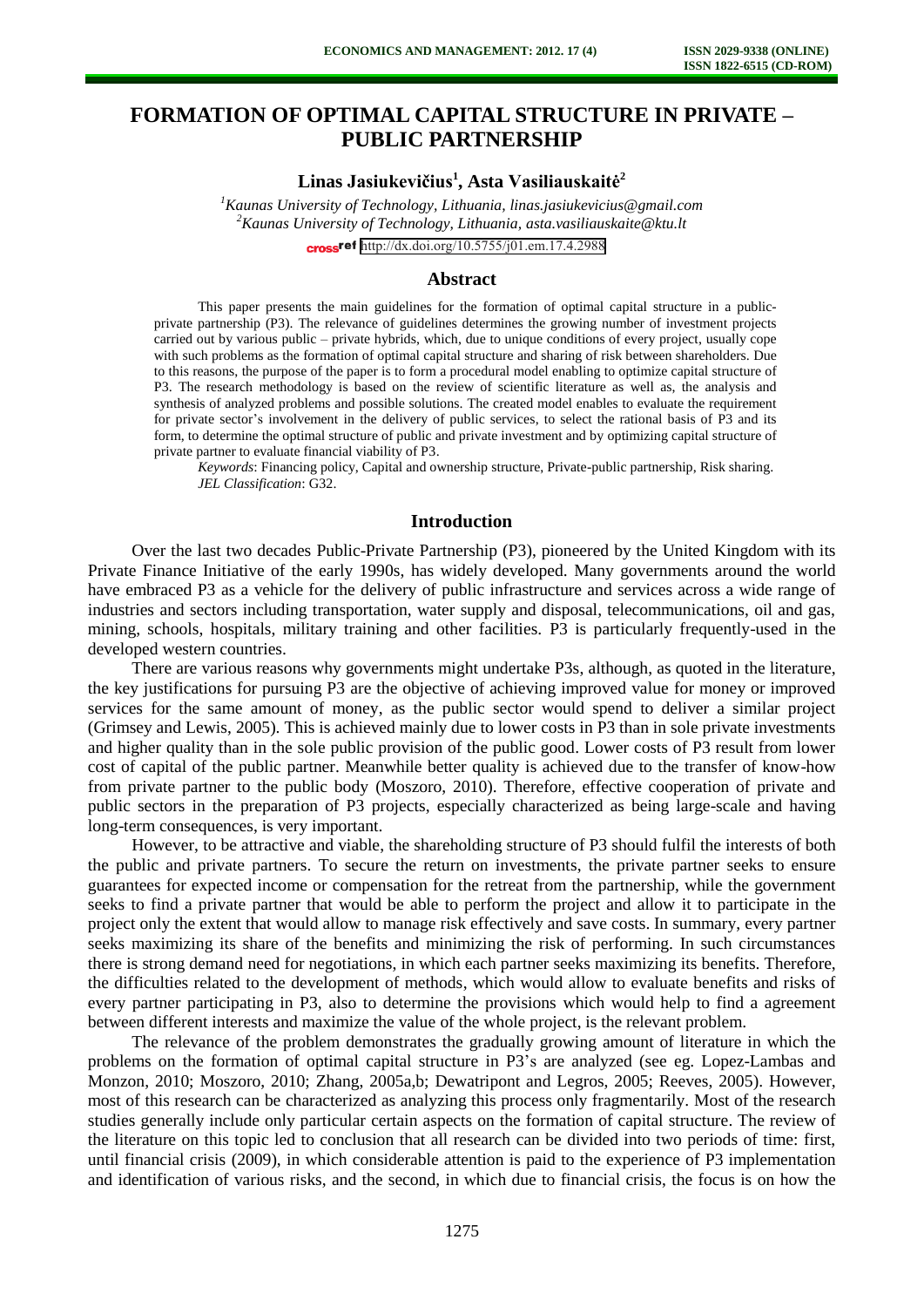private sector could efficiently get involved in the delivery of public services and the development of appropriate models. However, qualitative researches, in which financial aspect of capital structure's formation is conveyed insufficiently, dominate. This demonstrates that although P3 is not a new phenomenon anymore, no conventional and universally accepted model that would enable to form optimal capital structure in P3 has been developed yet. This determines the problems of the efficient capital structure formation in P3. Therefore, the creation and development of appropriate models would enable solving of this problem. Also systemization of knowledge and the best practice on is very relevant.

Considering the analyzed problem the goal of this paper is to create a model allowing to form the optimal structure of capital in P3 by integrating various aspects of capital formation. The research methodology is based on the review of scientific literature, the analysis and synthesis of various aspects of capital structure formation as well as modelling of various factors of capital structure optimization. Assuming that every partner in P3 can use the cheapest available financial resources, also that capital cost of public body, despite their source obligations or taxes, is the same in this paper is analyzed three problems: 1) optimal structure determination of public and private investments; 2) optimal structure determination of the ratio of equity and borrowed capital, and; 3) determination optimal concession fee. The solutions are made by assuming that the cost of equity capital and borrowed capital is the same despite their proportion in the capital of the private entity.

The paper is arranged as follows: theoretical aspects of capital structure formation of P3 are discussed first. Then, considering these aspects, the second part of the paper presents the created model, enabling to form the optimal capital structure in P3.

#### **Theoretical aspects of capital structure formation in P3**

Due to the complexity of P3 there is no it's unanimous definition. In a broad sense P3 is interpreted as the cooperation between public and private sectors by providing public services or implementing the projects of public infrastructure. However, more precise approach of this type of partnership varies in every country depending on the settled intercourse between public and private sectors in it and legislation determining the possible forms of cooperation, ranges of activities and other aspects of P3 implementation. These distinctions determine the existence of plenty P3 definitions. Various definitions are represented by Liu and Wilkinson (2011); Ke *et al*., (2011), (Viegas, 2010), Duda (2010), Viegas (2010) and Tang, Shen and Cheng (2010). Considering and summarizing various P3 aspects mentioned in the papers of these authors P3 may be extensively described as the long-term contract based and by project implemented public and private sectors' mutual trust intercourse by which the provision of public services and/or implementation of public infrastructure projects is temporarily transferred to the private partner in return of transferring know-how by forming optimal capital structure, rationally dividing the risks, benefits and responsibilities between both public and private partners, securing the public partner's desirable quality of public services and effectively using complementary capabilities of both partners. This definition discloses a broad context of P3 in which the formation of capital structure is made. Also it allows to imply the possible problems related with the role of each party and the apportionment of risks, liabilities and rewards between partners which may arise by forming the capital structure in P3. The formation of optimal capital structure plays rather important role in solving these problems rationally. However, very formation is just a part of a whole process. In order to form successfully performing P3 it is also necessary to accomplish the preparative actions. By systemizing various literature by Moszoro (2010), Fischer *et al.* (2010), Rajan *et al.* (2010), Chung *et al* (2010), Takashima *et al.*  (2010), Carmona (2010), Hoppe and Schmitz (2010), Chen and Chiu (2010), Duda (2010), Rajan, Siddharth and Mukund (2010), Bittegnies and Ross (2009), Hall (2008), Allonso-Conde *et al*. (2007), Hemming (2006), Jefferies (2006), Dewatripont and Legros (2006), Zhang (a, b) (2005), Reeves (2005), Currie (2005) and Wibowo (2004) it can be stated that the successful formation of optimal capital structure in P3 includes the accomplishment of the followed five stages (as shown in Fig. 1).

The process of optimal capital structure's formation firstly starts from the assessment whether discussed to deliver services are socially sensitive and due to this reason it is important to secure the public interests by delivering them. In this case socially sensitive services are considered the services which are not enough profitable to deliver by the conditions of pure market or delivered by less level of quality, and thereof resultant sequences would determine the significant negative social consequences. This determines social service status of these services and the assurance of their provision becomes a function of public sector. Consequently, by considering the provision of appropriate services firstly it is necessary to evaluate whether the public sector has to involve in their provision for the satisfaction of public interest. The involvement allows to laying the foundations for the consideration of public and private sectors cooperation's questions.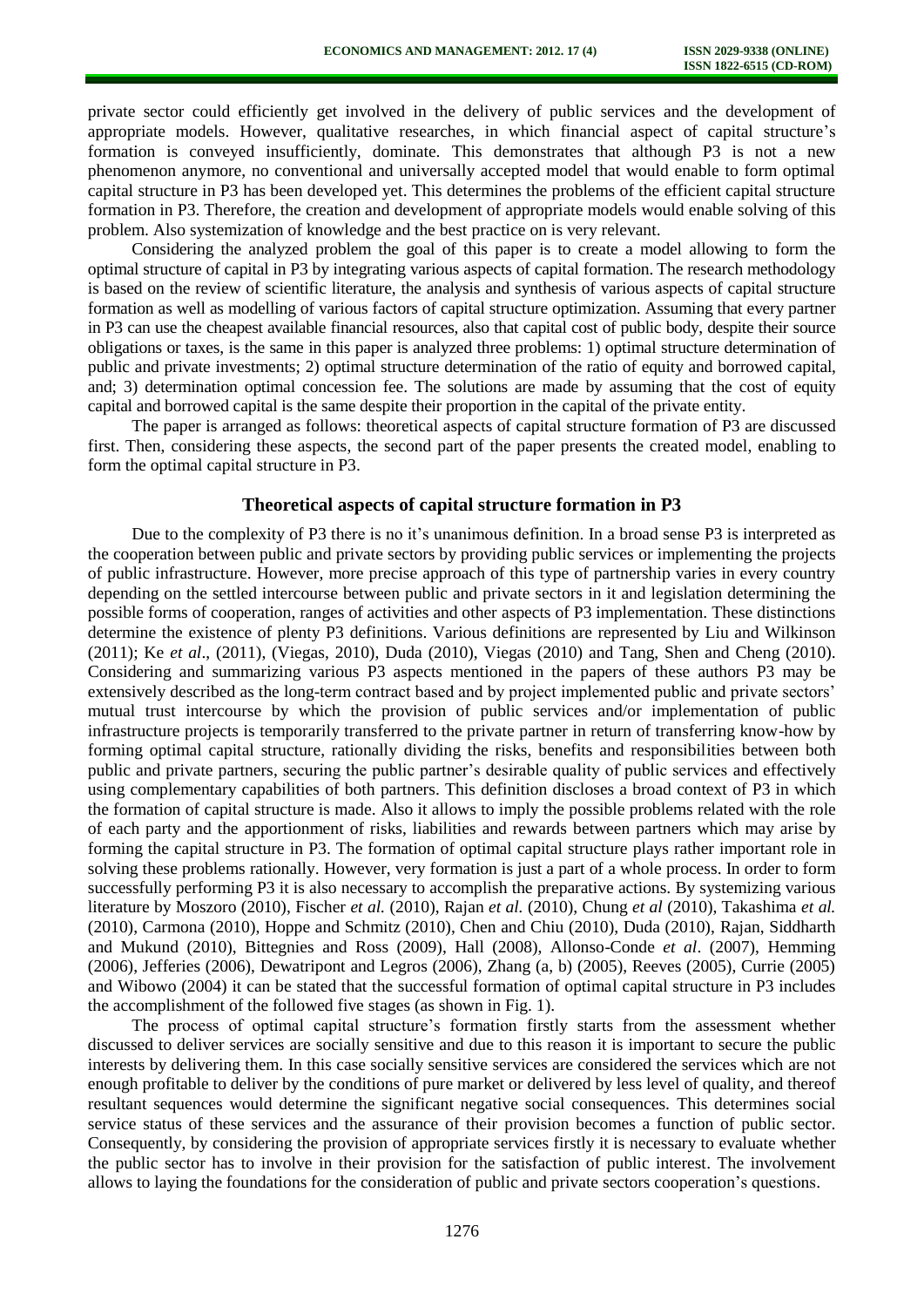The status of social services determines the requirement of appropriate size of budgetary appropriations for these services' provision. Therefore, in the second stage it is evaluated the financial possibilities of public body to implement the project i.e. whether it is able to impose solely budgetary sponsorship for the implementation of the project by which it would be delivered the public services. Due to this reason it has to be assessed the financial indicators such as net present value (NPV), self-financing ability (SFA) and other relevant indicators if the projects would be implemented by financial resources of solely public body. These indicators can be used not only in decisions for budgetary sponsorship to make but also as a benchmark known as public sector comparator (PSC) for evaluation of the efficiency of P3 as the means of public projects' implementation. Considering the possibilities of budget to finance the project P3 is further analyzed as sole or the one of alternatives (other alternative is traditional procurement). However, independently from the situation regarding public body which initiates P3 it will be relevant only if private sector's involvement will allow to decreasing the outlays of public body and the cost of the whole project.



**Figure 1.** Methodology of optimal capital structure's formation

The third stage is characterized as in which it has to be chosen the basis of P3. If the project is such relevant for the implementation of public body's strategic purposes due to which it cannot be fully outsourced, and the particularity of the project is such that only the part of activities must be transferred to the private partner, P3 has to be implemented on institutional basis where capital is made from both private and public partners' investments, otherwise contractual basis where capital is made only from the investments of the private entity.

Depending on the selected basis of P3 it considers slightly different tasks in the fourth stage. In the case of institutional basis in regard of different costs of partners' capital and the saving of operating costs determined by more effective performance of private partner it is defined the optimal structure of private and public partners' investments. Then it is determined the conditions of private entity for the participation in P3 such as the conditions of transferring infrastructure and the amount of investments needed, the ways of getting the income and others. In the case of contractual basis firstly it is chosen the rational form of P3 and also as in the previous case it is determined the conditions of private entity participation.

Finally, despite the basis of P3 chosen in both ways it is optimized the structure of capital and analyzed the financial viability of P3 under the requirements of partners and financial institutions which provide loans for the implementation of the project. Due to the different risks of these stakeholders the requirements are accordingly different. Regarding the private partner P3 is attractive if it is satisfied its requirements of profitability and payback period of investments. For the public body P3 is useful only if it allows to decreasing the costs of project's implementation and outlays of the budget. The financial institutions provide the loans only if it is satisfied criterions of equity level and solvency such as debt service coverage ratio and loan life coverage. In summary P3 is financial viable only if it is satisfied all of these requirements named as the indicators of financial viability, otherwise it has to be changed the requirements or P3 is not unviable.

The consistent accomplishment of these stages allows to successfully choosing the rational form of P3 and forming its optimal structure of capital guaranteed win-win results for both public and private partners.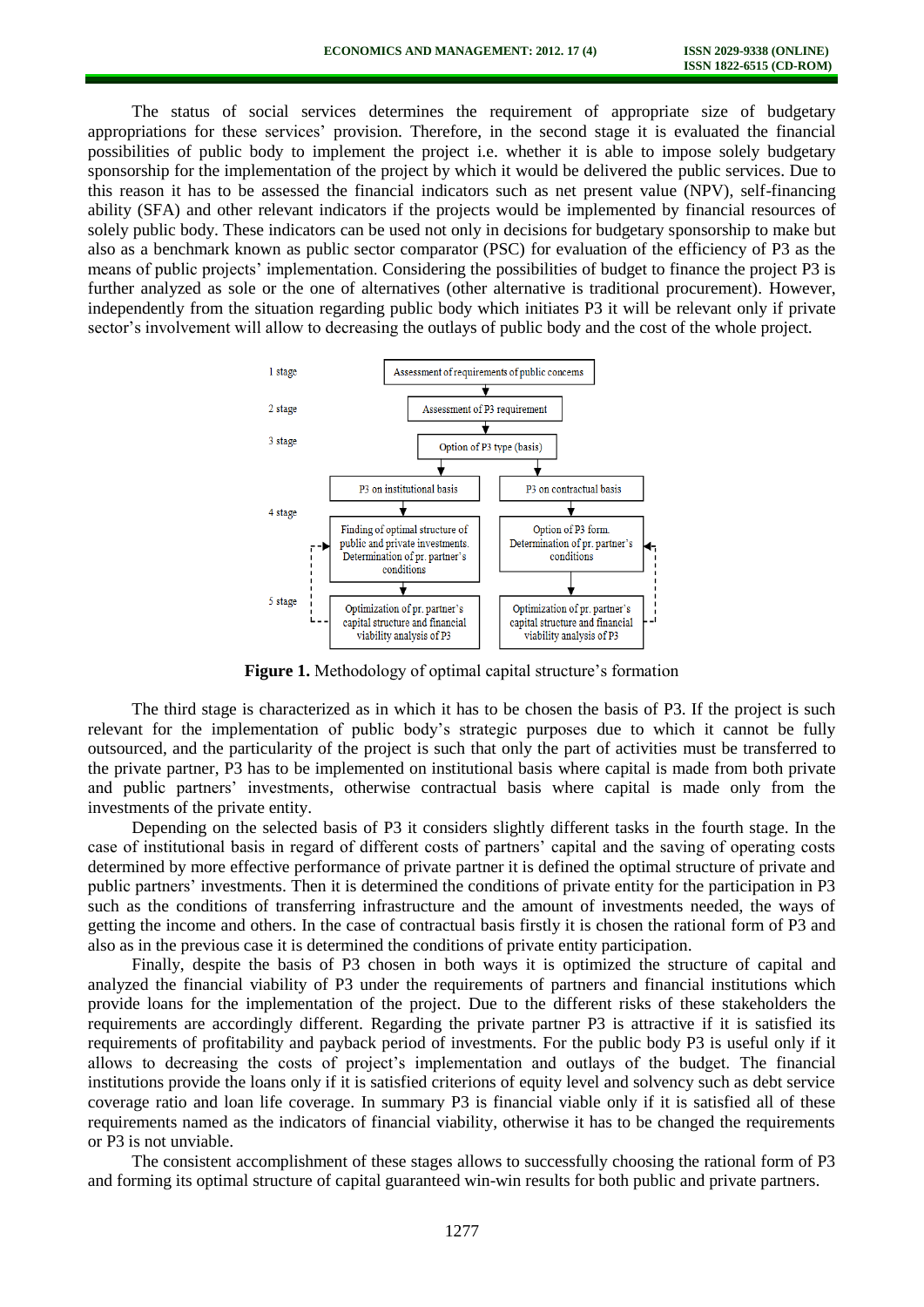## **Model of capital structure optimization**

Considering the previously presented methodology of optimal capital structure's formation the detailed solution algorithm of this process is provided as follows.

The algorithm starts with the determinations of services analyzed to provide (as shown in Fig. 2). It is described services and evaluated their social-sensibility regarding the fulfillment of public interest. Depends on sensibility of services their existence is consigned under market forces or they get "public services" status and the appropriate public body becomes responsible for the results of their provision. Then it is evaluated NPV, SFA and other financial indicators of the project by which it would be provided the public services if the project would be implemented solely by the public body. The projects planned to implement in P3 are usually characterized as lasting for many years. Therefore in order to achieve more accurate prognosticated results and decrease the risks of project's implementation it has to be used the simulation-based input data modeling. Data are discounted by social discount rate. Depends on the prognosticated indicators and the financial possibilities to implement the project by solely budget resources P3 is analyzed as only or the one of alternatives of project's implementation. Considering this circumstance it depends the decision for the project's and the way of its implementation. In any case it is useful to evaluate the possibilities of P3 for the benefits which the public body can expect to get due to the involvement of private sector to the project. Therefore depends on the earlier mentioned the particularity and strategic importance of the project further it has to be chosen the basis of P3 which would be the most rational for the implementation of project purposes. The accomplishment of all these operation enables to lay the foundation for further successful implementation of P3 and the formation of its optimal capital's structure.



**Figure 2.** Framework for assessment of requirement of P3 and choice of P3 basis

In case of the institutional basis P3 the process of capital structure optimization has to be continued by evaluating the possible savings of operating costs *J(q)* of the whole project due to the partcipation of the private entity and its transffred know-how (as shown in Fig. 3). Savings enable the further analysis of P3 implementation, otherwise P3 is not rational in regard to the public body. In case of savings it is determined the optimal share of private investments *Θ* which is asstimated depending on the previously mentioned savings of operation costs and the ratio between capital costs of public and private partners ( $r_{pu}$  and  $r_{pr}$ ) by minimizing total capital costs of operating costs *F(q,Θ)* (see eg. Moszoro, 2010). The larger the difference between the interest rates for the private partners and the smaller the savings resulting from private sector participation, the smaller share of private partner's investments is efficient in regard to the public entity.

By determining the optimal share of private partner's investments further by consistently changing the structure of the private entity in regard of equity *E* and borrowed capital *D* it is evaluated whether the P3 is financial viable under all requirements of partners and the borrower which are determinated by minimum values of appropraite indicators such as E<sub>min</sub>, IRRE<sub>min</sub>, DSCR<sub>min</sub> and others (see eg. Zhang, 2005a). It is selected iterations where it is satisfied all these requirements. The share of equity *R* in the private partner's capital is optimized under proportion where NPV of equity  $(NPV_p) \ge 0$ , SFA  $\ge 1$ , the savings of project implementation costs in comparison with the case if it would be solely implementated by the public partner  $\geq$ 0 and the maximum IRR of equity (*IRRE*) can be achieved. The case of no iterations means that due to unsuffient profitability the private partner cannot regain its all investments  $(SFA < 1)$ . Therefore by making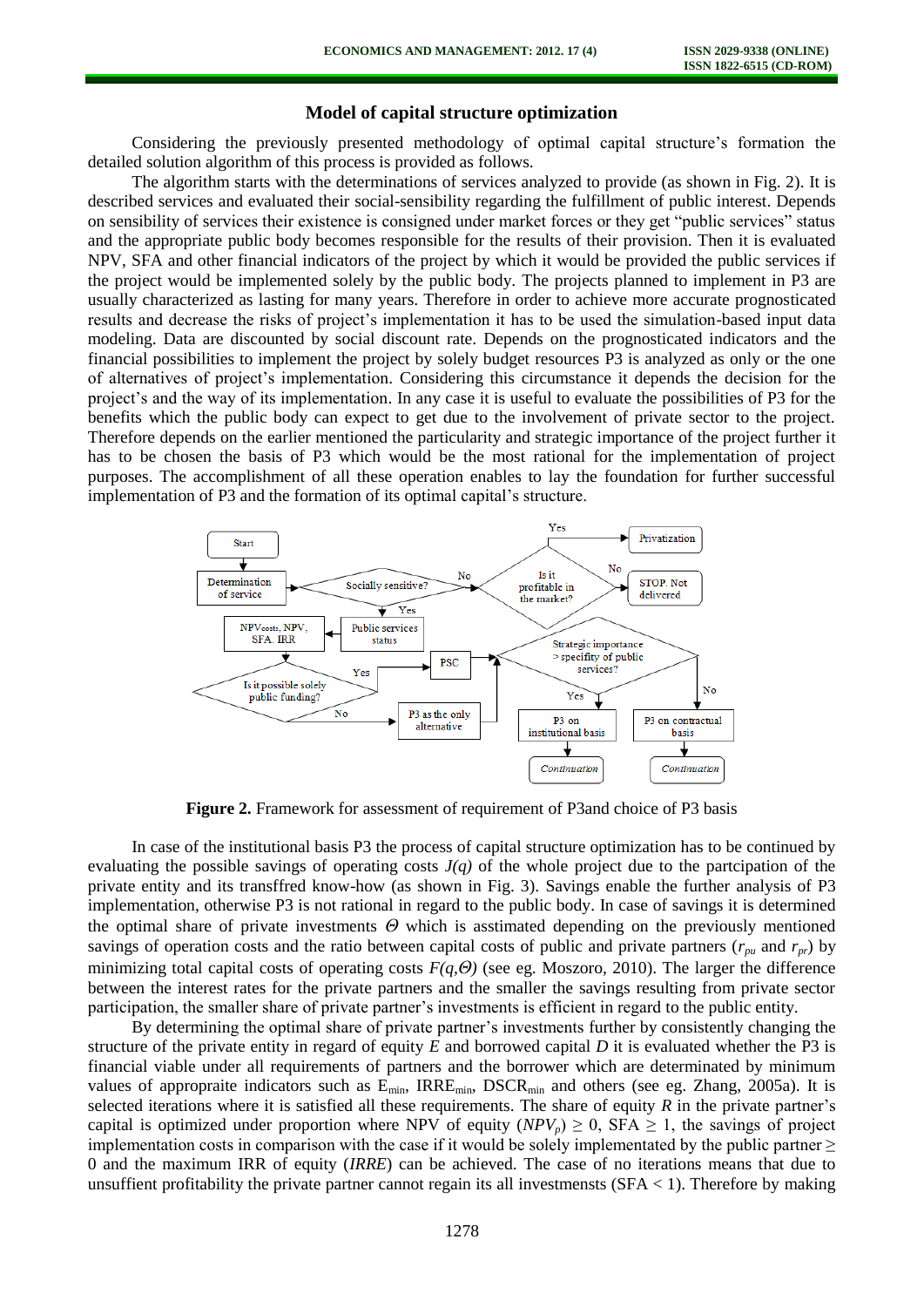the assumption due to the avail of all possibilities to decrease the costs of project's implementation it has to be increased income of private partner. This can be done by the adjusting the allowable maximum service price and/or concession fee payble by the public partner. If the adjusted price is reasonable regarding public interest and adjusted concession fee is bearable for the budget of public body the process of capital optimization comes back to the step of capital structure optimization and financial viability analysis, otherwise P3 is not implemented. The accomplishment of all these actions allows to forming optimal capital structure in institutional basis P3.



**Figure 3.** Framework for capital structure optimization and financial viability analysis of P3 on institutional basis *(designed in accordance with Moszoro (2010), Fischer et al (2010), Zhang (2005a,b))*

In case of the contractual basis P3 the process of capital structure optimization has to be continued by defining the way of income to get for the private entity and the status of infrastructure transferred to him. Depends on these factors the process of optimization further resolves into three branches (as shown in Fig. 4). They have a lot of similarities regarding the process of capital structure optimization of the private partner and analysis of financial viability of P3 especially in cases where the trasnferred insfrastructure is not ready for exploitation. However, their leaving situations are different.

In case of possibility to get income only by the form of concession fee as it is defined in the form of Design-Built-Finance-Operate (DBFO) the capital structure of private partner is optimized by coherently changing the ratio between equity and borrowed capital as in the previous case of institutional basis P3. However, in this case of no iterations P3 can be financial viable only if it will be increased the concession fee, otherwise P3 is unviable. If due to budget constraint the increasement is financial unbearable the only way to make P3 financial viable is to allowing to getting income also from consumer fee. In this case the capital structure is optimized under the conditions as in the form of Built-Operate-Transfer (BOT) which distinguishes from the previous form by possibility to tax the final consumers. In case of no iterations here it is able to adjust the combination of the price of services and concession. The P3 is financial viable only if the adjustment is reasonable regarding public interest and it is satisfied all the previous mentioned requirements, otherwise P3 is financial unviable.

Diversly from the previous cases of contractual basis P3 it is trasferred the ready to use infrastructure in the last case. Under P3 forms of lease or rent the private entity pays a concession fee for the expoited infrastructure to the public partner. Despite these changes here it is also applied the same framework for the optimization of private partner's capital structure and financial viability analysis. However, in case of no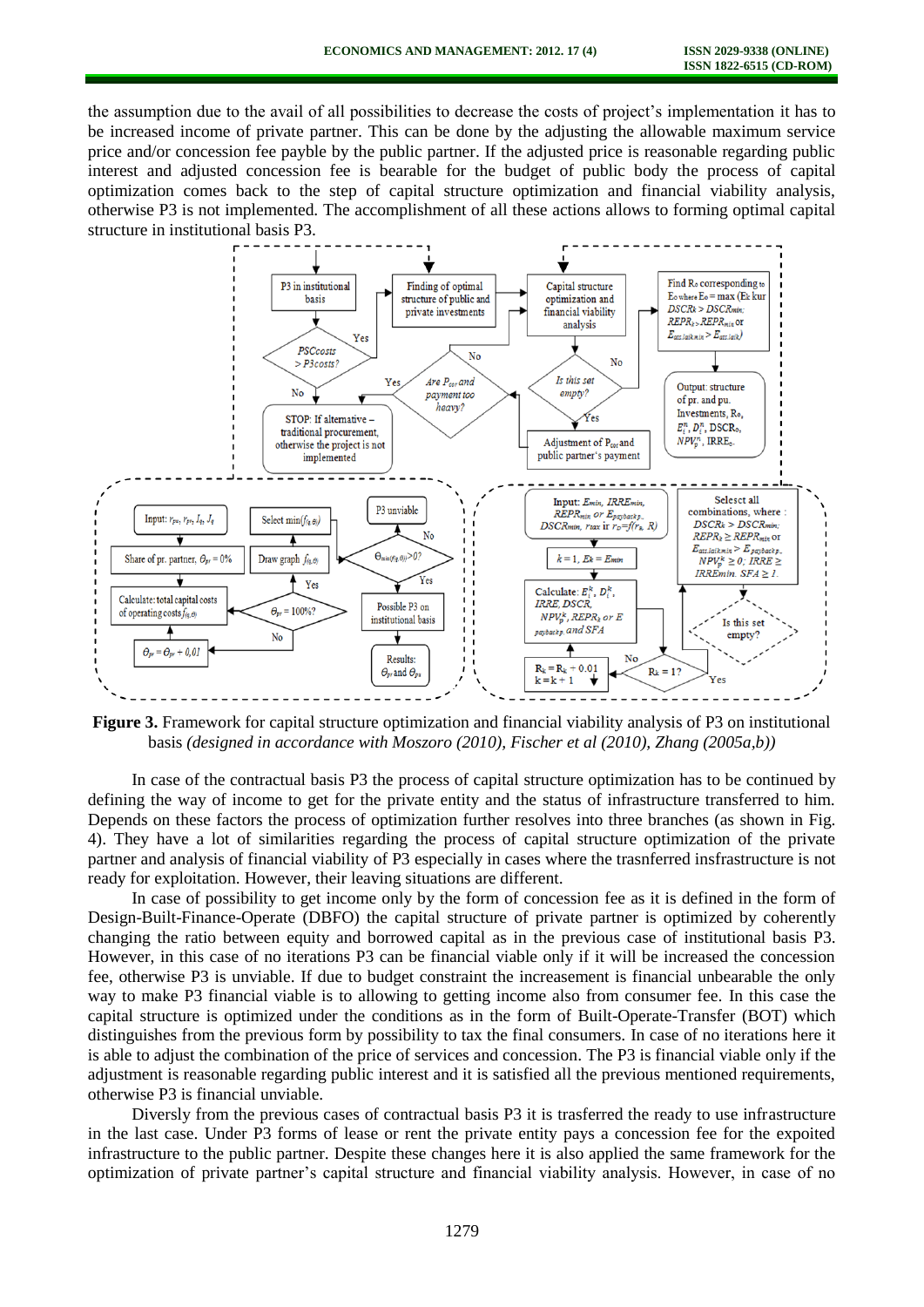iterations instead of adjusting the concession fee or/and price the capital is optimized by providing or adjusting the subsidy to the private partner.

If adjusted subsidy is reasonable regarding the public interest and satisfies all the previous mentioned requirements P3 is financial viable. and regarding the ratio between equity and borrowed capital as in all P3 forms the structure is optimized in the point where IRRE is maximum.



**Figure 4.** Framework for capital structure optimization and financial viability analysis of P3 on contractual basis *(designed in accordance with Hall (2008), Zhang (2005a), Grimsey and Lewis (2005))*

The consistent implementation of these steps allow to successfully to determining the conditions of private entity's participation, selecting the rational form of P3, forming its optimal structure of capital and evaluating its financial viability under contractual basis P3.

### **Conclusions**

The model is based on systemizing literature and modeling in it proposed various aspects of capital structure optimization in P3, and it is opened for further discussions and development.

Considering the model the process of capital structure optimization starts with the accomplishment of appropriate preparative actions such as the evaluation of services importance regarding public interest, financial possibilities of public body to finance the project by solely budget resources and the choice of rational basis of P3. The accomplishment of these actions allows to objectively to evaluating the requirements of private sector's involvement in the provision of public services and laying foundations for the further successful formation of P3 and optimization of its capital structure.

In institutional basis P3 the optimum structure of public-private ownership depends on the capital costs spread and the potential savings from the private management. The larger spread between capital coast rates and the smaller the savings resulting from private sector participation, the smaller share of private partner's investments is efficient regarding the public entity. The optimization of private partner's capital structure is based on the self-financing part of construction costs under requirements of all stakeholders. Modelling ration between borrowed capital and equity the structure is optimized where the biggest possible internal rate of return on equity under satisfied requirements of all stakeholders is achieved. The financial viability of P3 determines the satisfaction of all its participants' requirements.